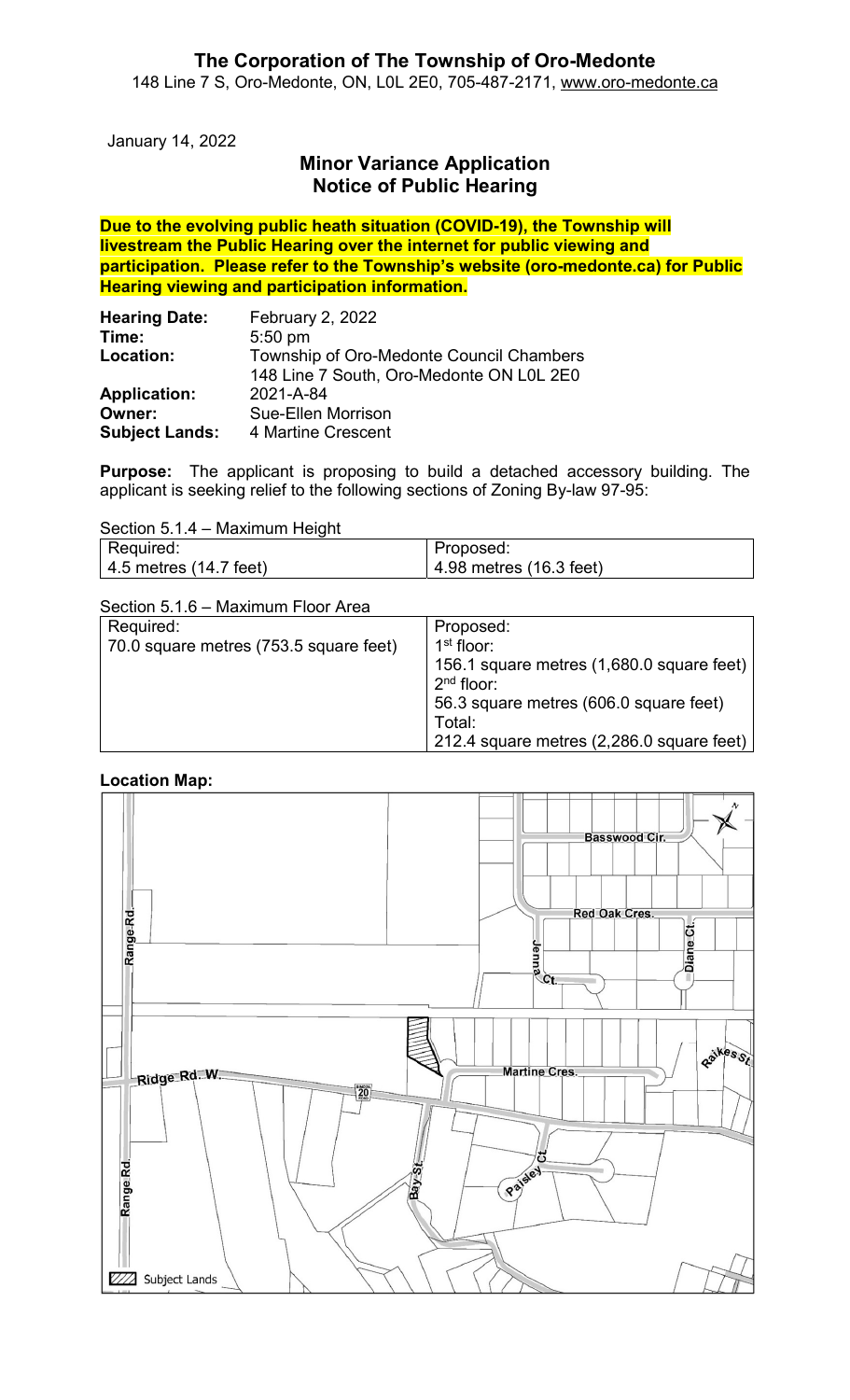#### Have Your Say:

Input on the application is welcome and encouraged. For specific details regarding public participation during the meeting please check the Township website at https://www.oromedonte.ca/municipal-services/planning-information.

Written submissions can be made by:

- 1. Emailed to planning@oro-medonte.ca prior to or during the Public Hearing;
- 2. Dropped in the drop box at the Township Administration Office on Line 7 South;
- 3. Faxed to (705) 487-0133; or,
- 4. Mailed through Canada Post.

If a person or public body does not make oral submissions at the public hearing or make written submissions prior to the decision on this application, and subsequently submits an appeal of the decision, the Ontario Land Tribunal (OLT) may dismiss the appeal. If you wish to be notified of the decision of the Township of Oro-Medonte in respect to the application, you must make a written request.

Individuals who submit letters and other information to Council and its advisory bodies should be aware that all information, including contact information, contained within their communications may become part of the public record and may be made available through the agenda process, which includes publication on the Township's website.

Written submissions/requests should be directed to:

Township of Oro-Medonte 148 Line 7 South Oro-Medonte, Ontario L0L 2E0 Attn: Secretary Treasurer, Development Services planning@oro-medonte.ca

#### More Information:

For further information, please contact the Secretary-Treasurer during regular office hours Monday to Friday 8:30 a.m. to 4:30 p.m. A copy of the Staff Report will be available to the public on January 28, 2022 on the Township's Web Site: www.oro-medonte.ca or from the Development Services Department.

Andy Karaiskakis Secretary-Treasurer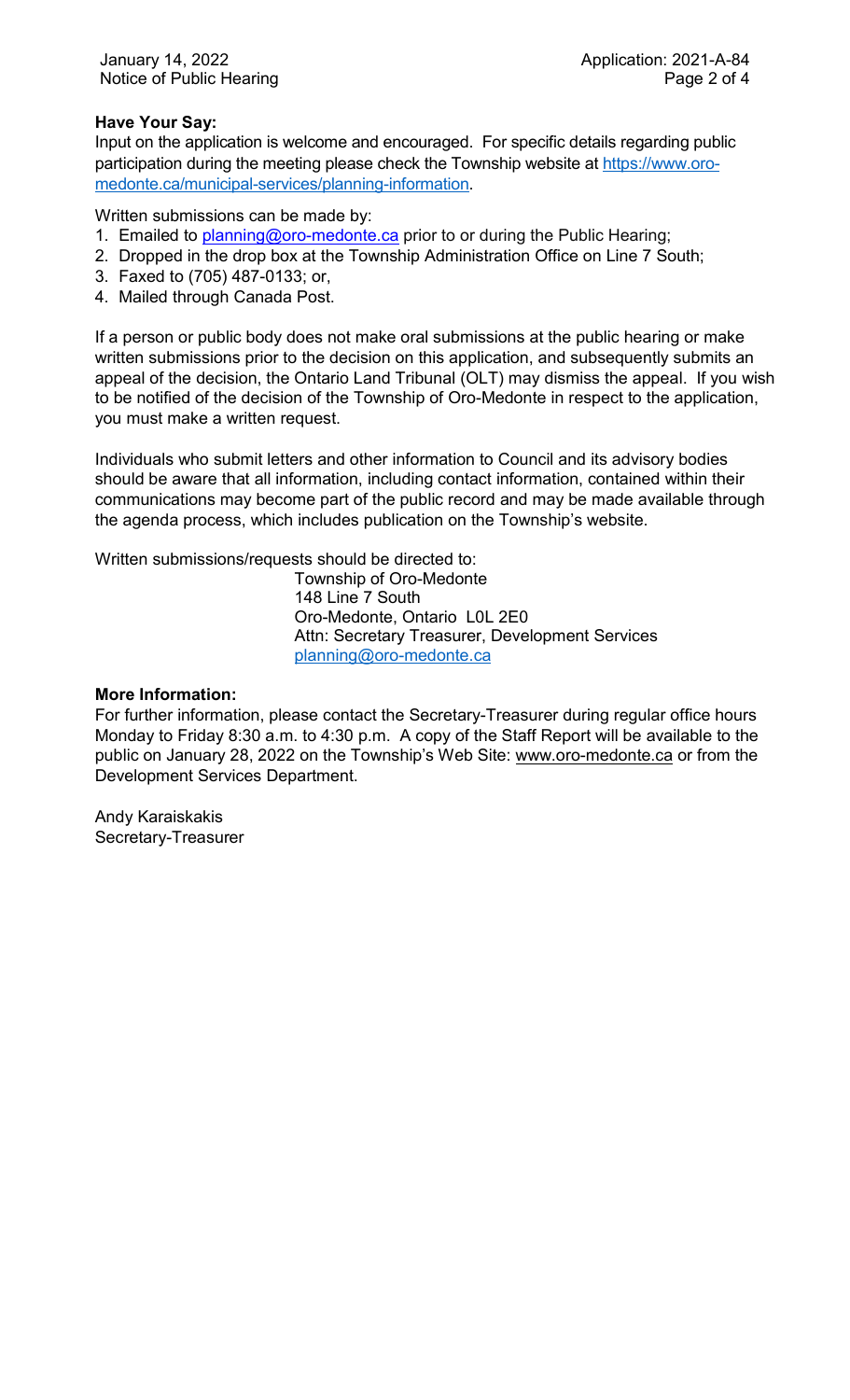January 14, 2022 Application: 2021-A-84 Notice of Public Hearing Page 3 of 4

# Applicant's Site Plan:



## Proposed Elevations: